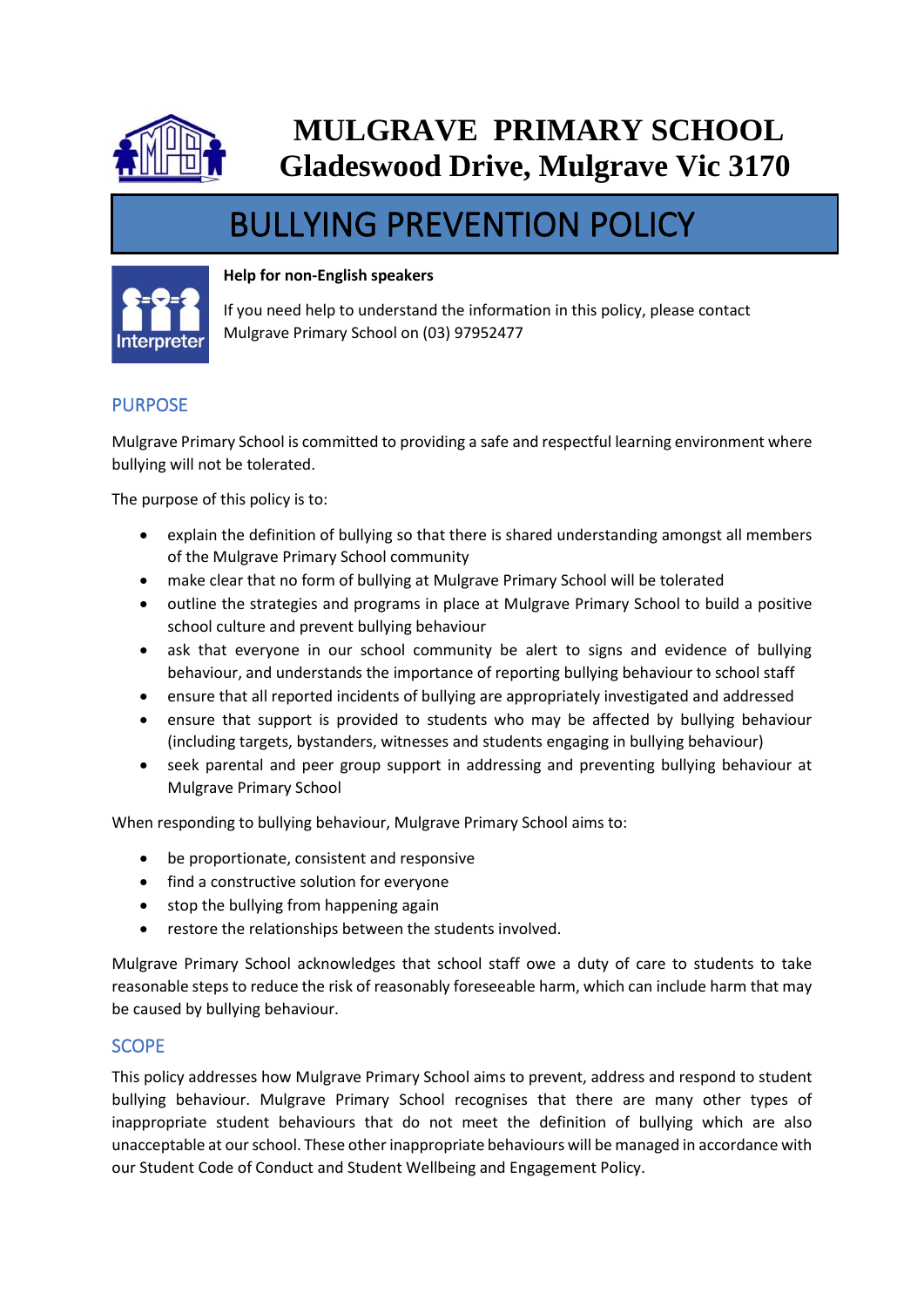This policy applies to all school activities, including camps and excursions. It also applies to bullying behaviour between students that occurs outside of school hours, where the behaviour impacts on student wellbeing and safety at school.

# **POLICY**

# Definitions

### **Bullying**

In 2018 the Education Council of the Council of Australian Governments endorsed the following definition of bullying for use by all Australian schools:

*Bullying is an ongoing and deliberate misuse of power in relationships through repeated verbal, physical and/or social behaviour that intends to cause physical, social and/or psychological harm. It can involve an individual or a group misusing their power, or perceived power, over one or more persons who feel unable to stop it from happening.*

*Bullying can happen in person or online, via various digital platforms and devices and it can be obvious (overt) or hidden (covert). Bullying behaviour is repeated, or has the potential to be repeated, over time (for example, through sharing of digital records)*

*Bullying of any form or for any reason can have immediate, medium and long-term effects on those involved, including bystanders. Single incidents and conflict or fights between equals, whether in person or online, are not defined as bullying.*

Bullying has three main features:

- It involves a misuse of power in a relationship.
- It is ongoing and repeated.
- It involves behaviours that can cause harm.

There are four main types of bullying behaviour:

- Physical examples include hitting, pushing, shoving or intimidating or otherwise physically hurting another person, damaging or stealing their belongings. It includes threats of violence.
- Verbal/written examples include name-calling or insulting someone about an attribute, quality or personal characteristic.
- Social (sometimes called relational or emotional bullying) examples include deliberately excluding someone, spreading rumours, sharing information that will have a harmful effect on the other person and/or damaging a person's social reputation or social acceptance.
- Cyberbullying any form of bullying behaviour that occurs online or via a mobile device. It can be verbal or written, and can include threats of violence as well as images, videos and/or audio.

Bullying can be a form of racism, sexism, homophobia, transphobia or other type of social prejudice when the behaviour is targeted at an individual or group because of a personal characteristic, such as race, religion, sex, sexual orientation, gender identity or disability.

For further information about bullying, refer to: [Bully Stoppers \(education.vic.gov.au\)](https://www.education.vic.gov.au/about/programs/bullystoppers/Pages/default.aspx) and the Department's [Bullying Prevention and Response](https://www2.education.vic.gov.au/pal/bullying-prevention-response/policy) policy on the Policy and Advisory Library.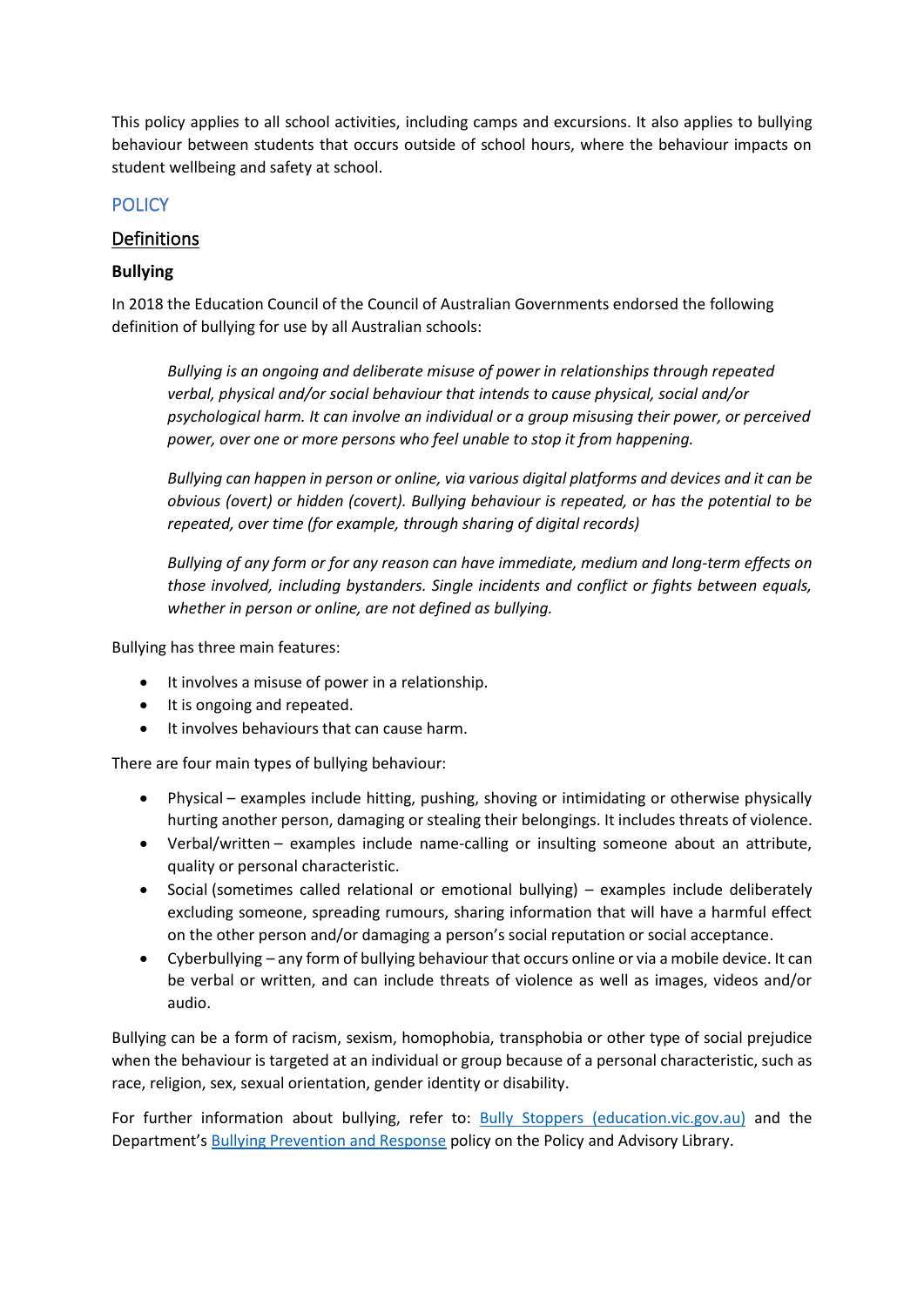#### **Other distressing and inappropriate behaviours**

Many distressing and inappropriate behaviours may not constitute bullying even though they are unpleasant. Students who are involved in or who witness any distressing and inappropriate behaviours should report their concerns to school staff and our school will follow our Student Code of Conduct and our Student Wellbeing and Engagement Policy.

*Mutual conflict* involves an argument or disagreement between people with no imbalance of power. In incidents of mutual conflict, generally, both parties are upset and usually both want a resolution to the issue. Unresolved mutual conflict can develop into bullying if one of the parties targets the other repeatedly in retaliation.

*Social rejection or dislike* is not bullying unless it involves deliberate and repeated attempts to cause distress, exclude or create dislike by others.

*Single-episode acts* of nastiness or physical aggression are not the same as bullying. However, single episodes of nastiness or physical aggression are not acceptable behaviours at our school and may have serious consequences for students engaging in this behaviour. Mulgrave Primary School will use its Student Wellbeing and Engagement Policy to guide a response to single episodes of nastiness or physical aggression.

*Harassment* is language or actions that are demeaning, offensive or intimidating to a person. It can take many forms, including sexual harassment and disability harassment.

*Discrimination* is behaviour that treats someone unfavourably because of a personal characteristic (for example, race, religious belief or activity, disability, sex or intersex status, gender identity or sexual orientation).

Discrimination, harassment, and any other inappropriate behaviour is not tolerated at our school and there may be serious consequences for students engaging in this behaviour. This includes any form of racism, religious or disability discrimination, sexism, homophobia, transphobia, or any other behaviour that targets an individual or group. Further information about discrimination and harassment, including definitions, is set out in our Inclusion and Diversity Policy.

# Bullying Prevention

Mulgrave Primary School has a number of programs and strategies in place to build a positive and inclusive school culture and relationships to promote wellbeing. We strive to foster a school culture that prevents bullying behaviour by modelling, encouraging and teaching behaviour that demonstrates acceptance, kindness and respect.

Bullying prevention at Mulgrave Primary School is proactive and is supported by research that indicates that a whole school, multifaceted approach is the most effective way to prevent and address bullying. At our school:

- We have a positive school environment that provides safety, security and support for students and promotes positive relationships and wellbeing.
- We strive to build strong partnerships between the school, families and the broader community that means all members work together to ensure the safety of students.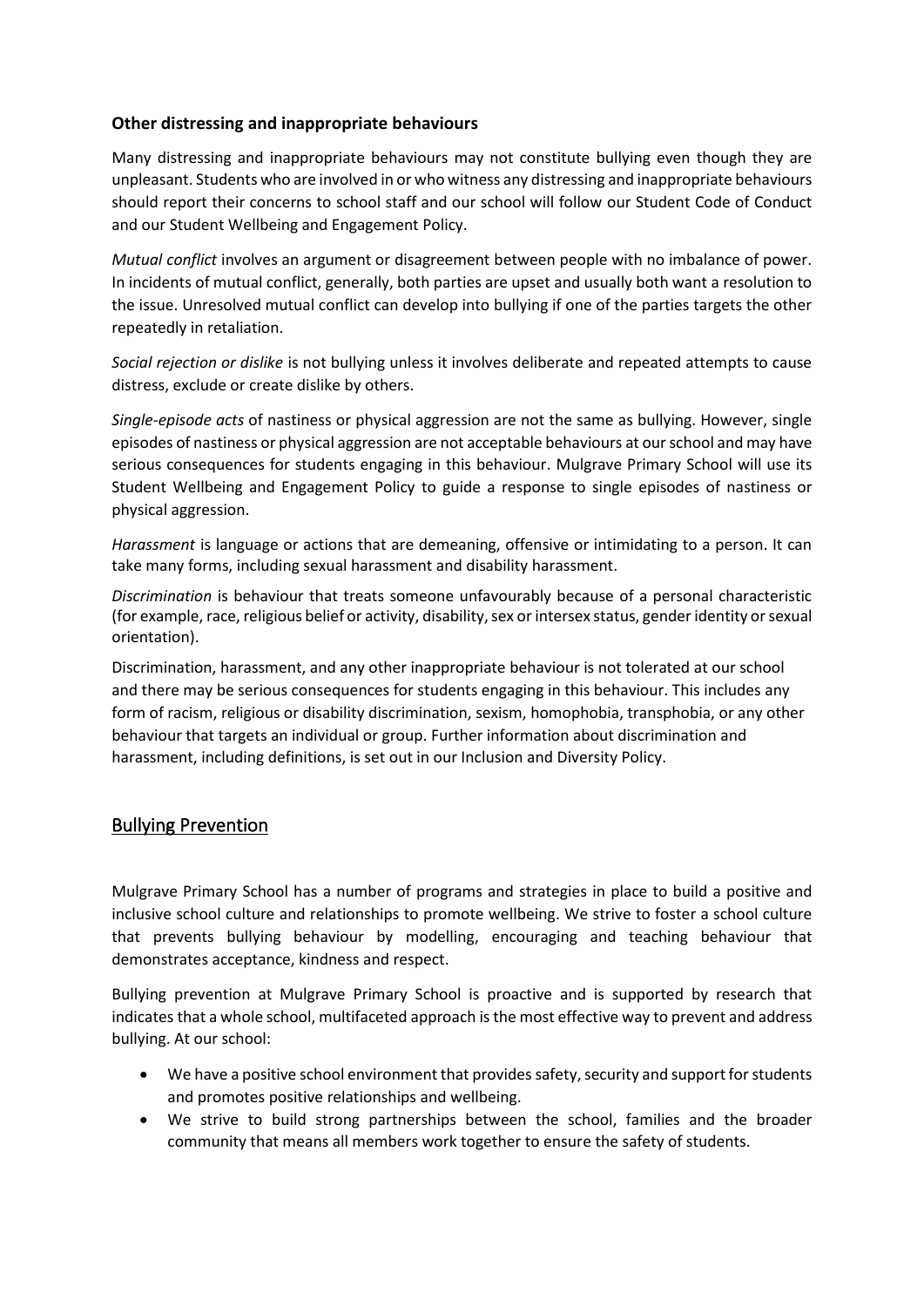- Teachers are encouraged to incorporate classroom management strategies that discourage bullying and promote positive behaviour.
- A range of year level incursions and programs are planned for each year to raise awareness about bullying and its impacts.
- In the classroom, our social and emotional learning curriculum teaches students what constitutes bullying and how to respond to bullying behaviour assertively. This promotes resilience, assertiveness, conflict resolution and problem solving.
- We seek to empower students to be confident communicators and to resolve conflict in a nonaggressive and constructive way.
- Students are encouraged to look out for each other and to talk to teachers and older peers about any bullying they have experienced or witnessed.
- We participate in the National Day of Action Against Bullying and Violence.

For further information about our engagement and wellbeing initiatives, please see our *Student Wellbeing and Engagement* policy.

#### **Response**

#### Reporting concerns to Mulgrave Primary School

Bullying is not tolerated at our school. We ensure bullying behaviour is identified and addressed with appropriate and proportionate consequences. All bullying complaints will be taken seriously and responded to sensitively.

Students who may be experiencing bullying behaviour, or students who have witnessed bullying behaviour, are encouraged to report their concerns to school staff or another trusted adult as soon as possible.

Our ability to effectively reduce and eliminate bullying behaviour is greatly affected by students and/or parents and carers reporting concerning behaviour as soon as possible, so that the responses implemented by Mulgrave Primary School are timely and appropriate in the circumstances.

We encourage students to speak to their teacher or level coordinator. However, students are welcome to discuss their concerns with any trusted member of staff including [teachers, wellbeing staff, school social worker etc.].

Parents or carers who develop concerns that their child is involved in, or has witnessed bullying behaviour at Mulgrave Primary School should contact the school principal, Charles Spicer, by phone on (03) 97952477, or via email at Charles.spicer@education.vic.gov.au

#### Investigations

When notified of alleged bullying behaviour, school staff are required to:

- 1. record the details of the allegations on Xuno.
- 2. inform staff involved and the Principal.

The classroom teacher is responsible for investigating allegations of bullying in a timely and sensitive manner. To appropriately investigate an allegation of bullying, the classroom teacher may:

• speak to the those involved in the allegations, including the target/s, the students allegedly engaging in bullying behaviour/s and any witnesses to the incidents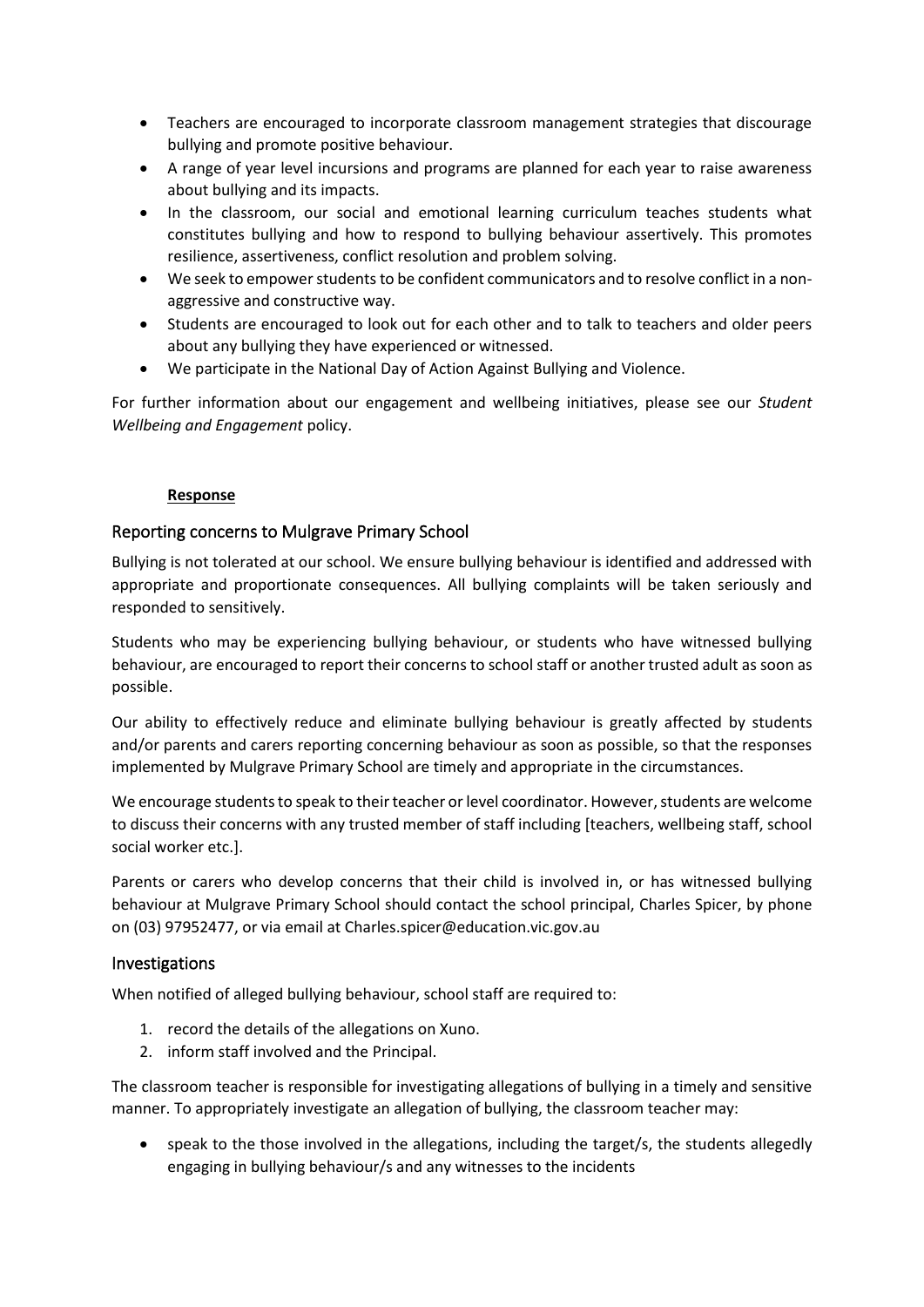- speak to the parent/carer(s) of the students involved
- speak to the teachers of the students involved
- take detailed notes of all discussions for future reference
- obtain written statements from all or any of the above.

All communications with the classroom teacher in the course of investigating an allegation of bullying will be managed sensitively. Investigations will be completed as quickly as possible to allow for the behaviours to be addressed in a timely manner.

The objective of completing a thorough investigation into the circumstances of alleged bullying behaviour is to determine the nature of the conduct and the students involved. A thorough understanding of the alleged bullying will inform staff about how to most effectively implement an appropriate response to that behaviour.

Serious bullying, including serious cyberbullying, is a criminal offence and may be referred to Victoria Police. For more information, see: [Brodie's Law.](http://www.education.vic.gov.au/about/programs/bullystoppers/Pages/advicesheetbrodieslaw.aspx)

#### Responses to bullying behaviours

When the classroom teacher has sufficient information to understand the circumstances of the alleged bullying and the students involved, a number of strategies may be implemented to address the behaviour and support affected students in consultation with the Student Wellbeing Team, teachers, Assistant Principal and Principal.

There are a number of factors that will be considered when determining the most appropriate response to the behaviour. When making a decision about how to respond to bullying behaviour, Mulgrave Primary School will consider:

- the age, maturity and individual circumstances of the students involved
- the severity and frequency of the bullying, and the impact it has had on the target student
- whether the student/s engaging in bullying behaviour have displayed similar behaviour before
- whether the bullying took place in a group or one-to-one context
- whether the students engaging in bullying behaviour demonstrates insight or remorse for their behaviour
- the alleged motive of the behaviour.

Mulgrave Primary School may implement all, or some of the following responses to bullying behaviours:

- Offer wellbeing support, including referral to the Student Wellbeing Coordinator.
	- o the target student or students
	- o the students engaging in the bullying behaviour
	- $\circ$  affected students, including witnesses and/or friends of the target student.
- Facilitate a restorative practice meeting with all or some of the students involved. The objective of restorative practice is to repair relationships that have been damaged by bringing about a sense of remorse and restorative action on the part of the person who has bullied someone and forgiveness by the person who has been bullied.
- Facilitate a mediation between some or all of the students involved to help to encourage students to take responsibility for their behaviour and explore underlying reasons for conflict or grievance. Mediation is only suitable if all students are involved voluntarily and demonstrate a willingness to engage in the mediation process.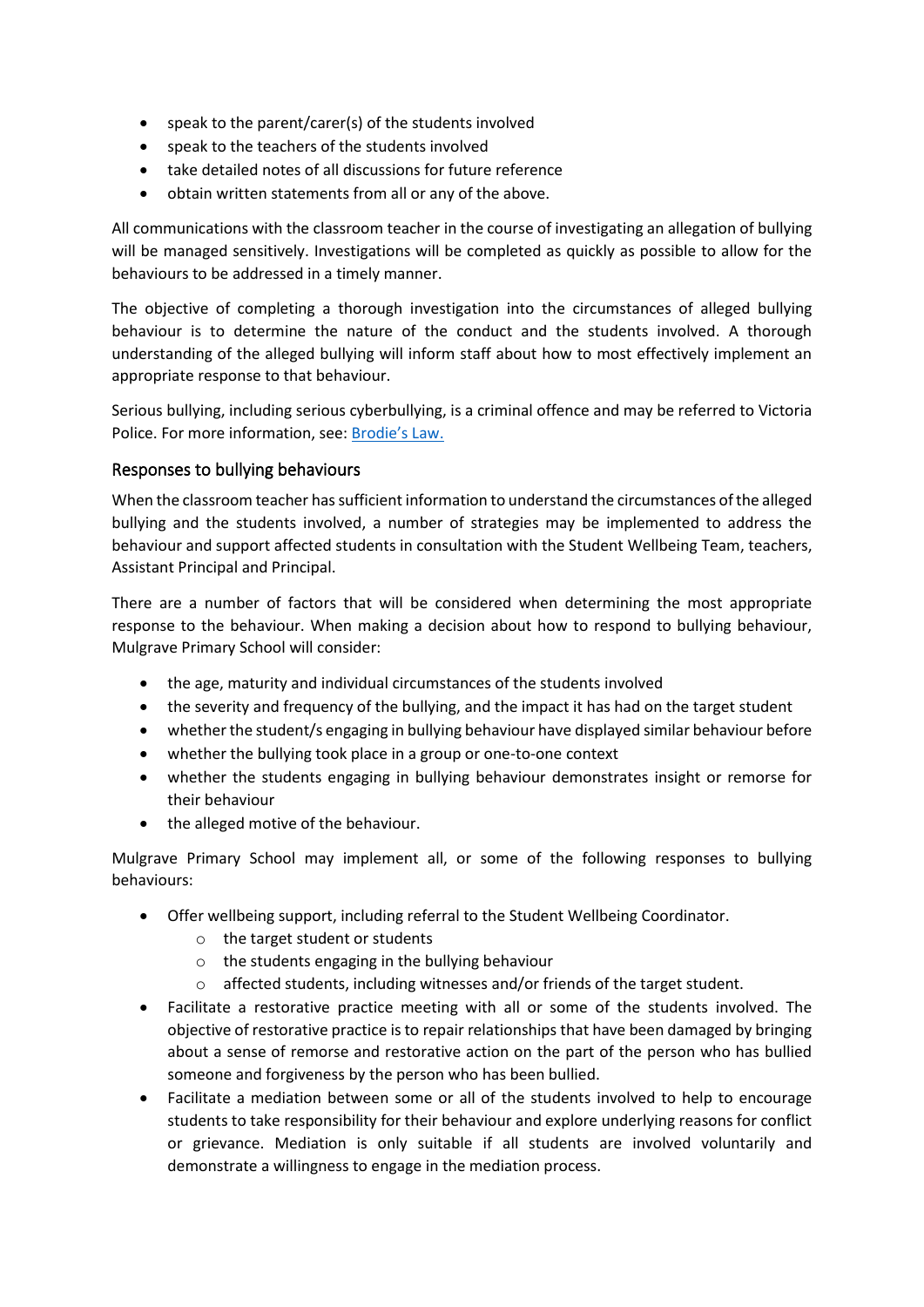- Facilitate a process using the Support Group Method, involving the target student(s), the students engaging in bullying behaviour and a group of students who are likely to be supportive of the target(s).
- Implement a Method of Shared Concern process with all students involved in the bullying.
- Facilitate a Student Support Group meeting and/or Behaviour Support Plan for affected students.
- Prepare a Safety Plan or Individual Management Plan, restricting contact between target and students engaging in bullying behaviour.
- Provide discussion and/or mentoring for different social and emotional learning competencies of the students involved, including Student Wellbeing Coordinator.
- Monitor the behaviour of the students involved for an appropriate time and take follow up action if necessary.
- Implement cohort, year group, or whole school targeted strategies to reinforce positive behaviours, of students at Mulgrave Primary School.
- Implement proportionate disciplinary consequences for the students engaging in bullying behaviour, which may include removal of privileges, detention, suspension and/or expulsion consistent with our Student Wellbeing and Engagement policy, the Ministerial Order on Suspensions and Expulsions and any other relevant Department policy.

Mulgrave Primary School understands the importance of monitoring and following up on the progress of students who have been involved in or affected by bullying behaviour. Where appropriate, school staff will also endeavour to provide parents and carers with updates on the management of bullying incidents.

All classroom teachers, assistant principals and the school's principal are responsible for maintaining up to date records of the investigation of and responses to bullying behaviour.

# **COMMUNICATION**

This policy will be communicated to our school community in the following ways:

- Available publicly on our school's website
- Included in staff induction processes
- Included in our staff handbook/manual
- Discussed at staff briefings/meetings as required
- Discussed at parent information nights/sessions
- Included as annual reference in school newsletter
- Discussed at student forums/through communication tools
- Made available in hard copy from school administration upon request

#### FURTHER INFORMATION AND RESOURCES

This policy should be read in conjunction with the following school policies:

- Statement of Values and School Philosophy
- Student Wellbeing and Engagement Policy
- Complaints policy